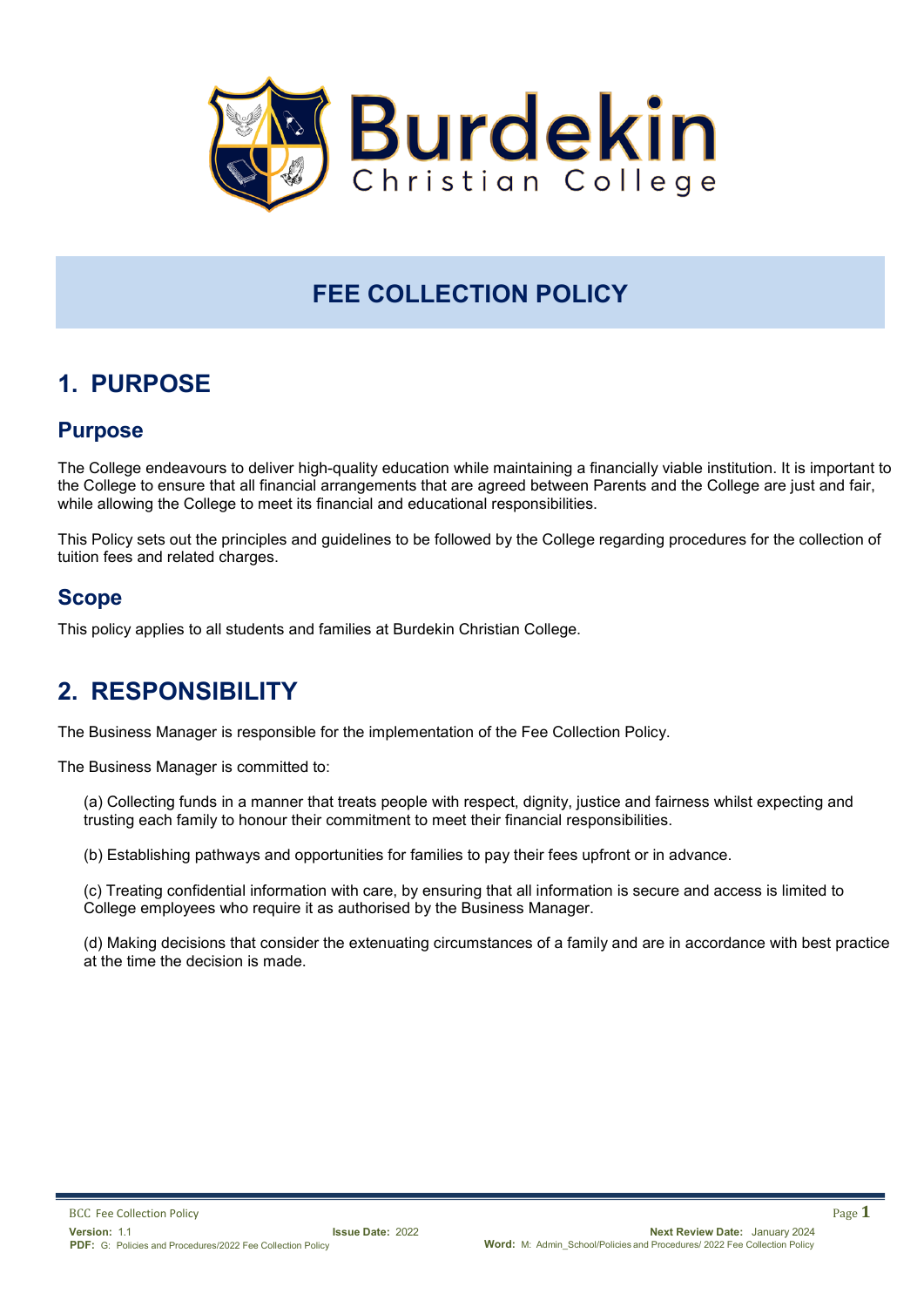# **3. FEE COLLECTION PROCEDURE**

#### **1. Establishing yearly fees**

1.1 The College Board sets fees on a yearly basis.

1.2 A Fee Schedule is sent to all families advising all charges for the forthcoming year, and is available on the College's website.

#### **2. Fee statement accounts**

2.1 Accounts are to be forwarded to Parents at the start of each term for payment of the upcoming College fees.

2.2 Annual fee statements are to be issued in accordance with the Fee schedule as determined by the College Board and Executive and communicated to the Parents before the commencement of term 1 of each school year.

2.3 Payment of each account is due by the due date on the invoice, according to the selected payment plan.

#### **3. Fee responsibility**

3.1 All Parents are required to enter into an Enrolment Agreement with the College before their child can be enrolled. Each person who has signed the Enrolment Agreement is jointly and severally liable for the payment of school fees, as specified in the Enrolment Terms and Conditions. It is the practice of the College to require both Parents sign the Enrolment Agreement, where possible.

3.2 All Parents will continue to be held jointly and severally liable for the payment of school fees, regardless of any family court order, settlement or arrangement in place.

3.3 The College recognises that during their time at the College a family may go through a period of financial difficulty caused by a loss of income, sickness or family situation. The College will aim to work with these families to provide support, where appropriate.

3.4 The Applicant acknowledges that it has an obligation to disclose any period of financial difficulty (including a change to family circumstances which may impact on the Applicant's ability to pay school fees) to the College, so that they can work with the College to resolve how support can be provided.

#### **4. Fee collection**

4.1 Parents must pay all tuition fees as per the payment terms listed on the Fee Schedule, and according to the Payment Plan parents have selected.

4.2 Failure to make the payment by the due date will result in the fee collection procedure outlined below Stage 1 being followed to ensure the collection of outstanding fee payments.

4.3 As part of the fee collection process, the Business Manager (or their delegate), at their discretion may use the following means to facilitate the collection of fees:

(a) Stage 1

(i) Attempt to contact the parents via email, letter or phone to advise the family of their obligations in relation to fees.

(ii) Meet with the parents to discuss fee obligations and any extenuating circumstances.

(iii) Reach a payment agreement with the parents where the parents agree to pay to the College the defaulted amount, by a mutually agreed date.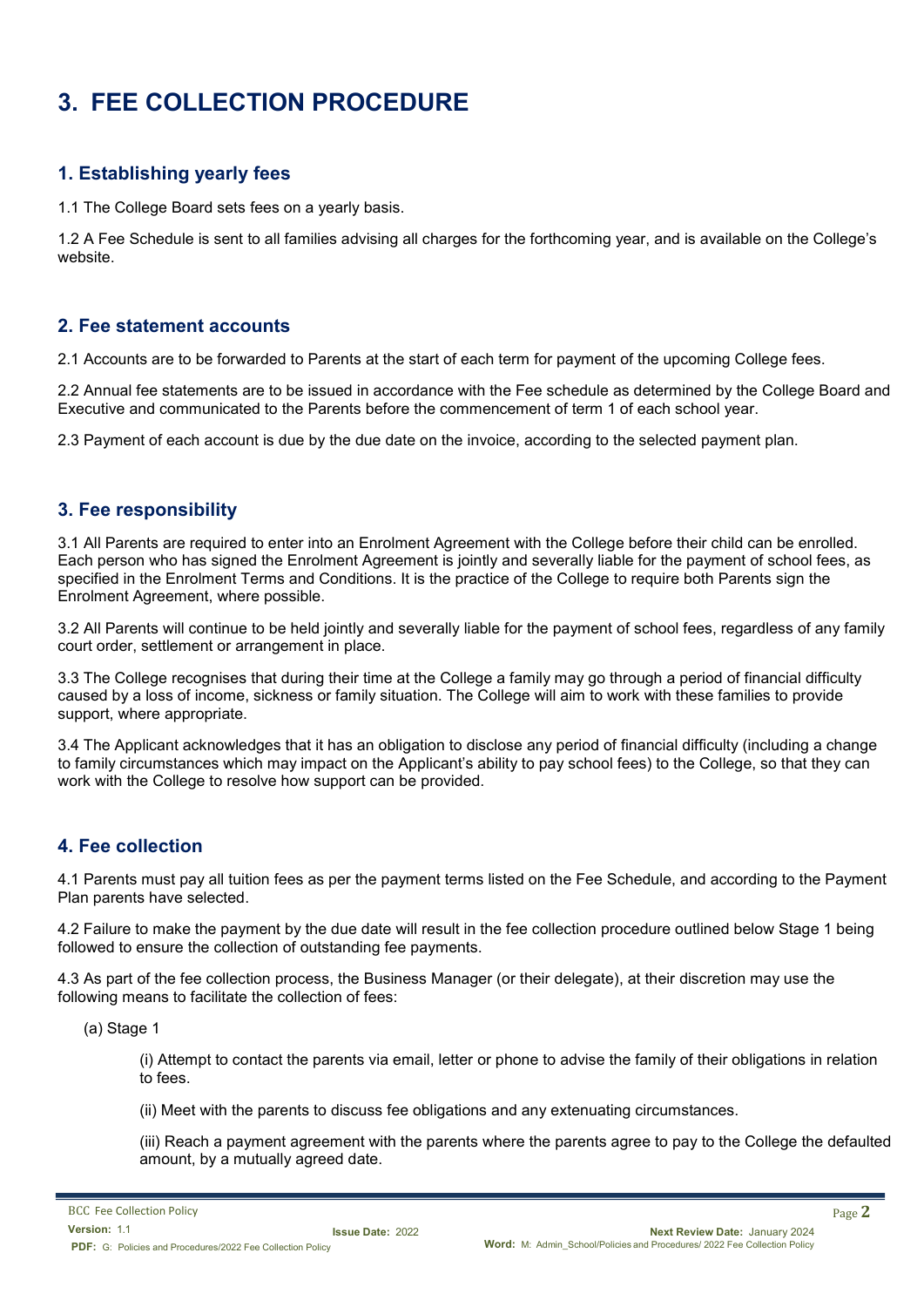(iv) The College should record any agreements reached under item 4.3(a)(iii) in writing by way of a Payment Plan signed by the parents and the College and returned to the College.

#### (b) Stage 2

(i) Collect additional information from parents to ascertain financial situation and any relevant circumstances of hardship (for example details of income, expenditure, asset, liabilities). Should parents not be willing to provide this information, the College can enforce its rights under the Enrolment Terms and Conditions and terminate the enrolment of the child.

(ii) Exclusion of student from extra-curricular activities (i.e. music tuition, overseas trips etc).

(c) Stage 3

(i) Unless there are extenuating circumstances, terminate enrolment (with approval of the Principal); and/or

(ii) Engage the services of a debt collection agency, including but not limited to once the enrolment of students has concluded. Any costs associated with engaging the services of a debt collection agency will be passed on to the Parents to whom it relates.

4.4 At any point during the process, if collection attempts are not successful or the parents are not engaging in the process with the College, the Principal, at their sole discretion, may direct that a student's enrolment is terminated.

4.5 This procedure will be followed as closely as possible, however the final decision on the appropriate course of action rests solely with the Principal, who may consider the following factors when assessing each circumstance:

(a) Justice and fairness must be provided to all parents and students, including those who meet their payment obligations.

(b) Length of time a family has been with the College

(c) The priority a family places on the payment of fees as demonstrated through a commitment to regular payments and communication to the College.

(d) Contribution to the College community.

#### **5. Special payment arrangements**

5.1 The Business Manager, at their sole discretion, but with consultation with the Principal, has the authority to reduce or waive payment of tuition fees on a case by case basis.

5.2 Instances in which the Business Manager may consider waiving or reducing payment may include, but are not limited to, the following circumstances:

- (a) bereavement of parent;
- (b) loss of job of parent;
- (c) significant change in financial ability of parents from the enrolment date;
- (d) significant medical circumstances of a parent or student;
- (e) Any other materially significant life changing event.

#### **7. REVIEW PROCEDURE**

7.1 This Policy will be regularly reviewed by the College and may be amended from time to time.

7.2 This Policy was last reviewed, and amended, in May 2022.